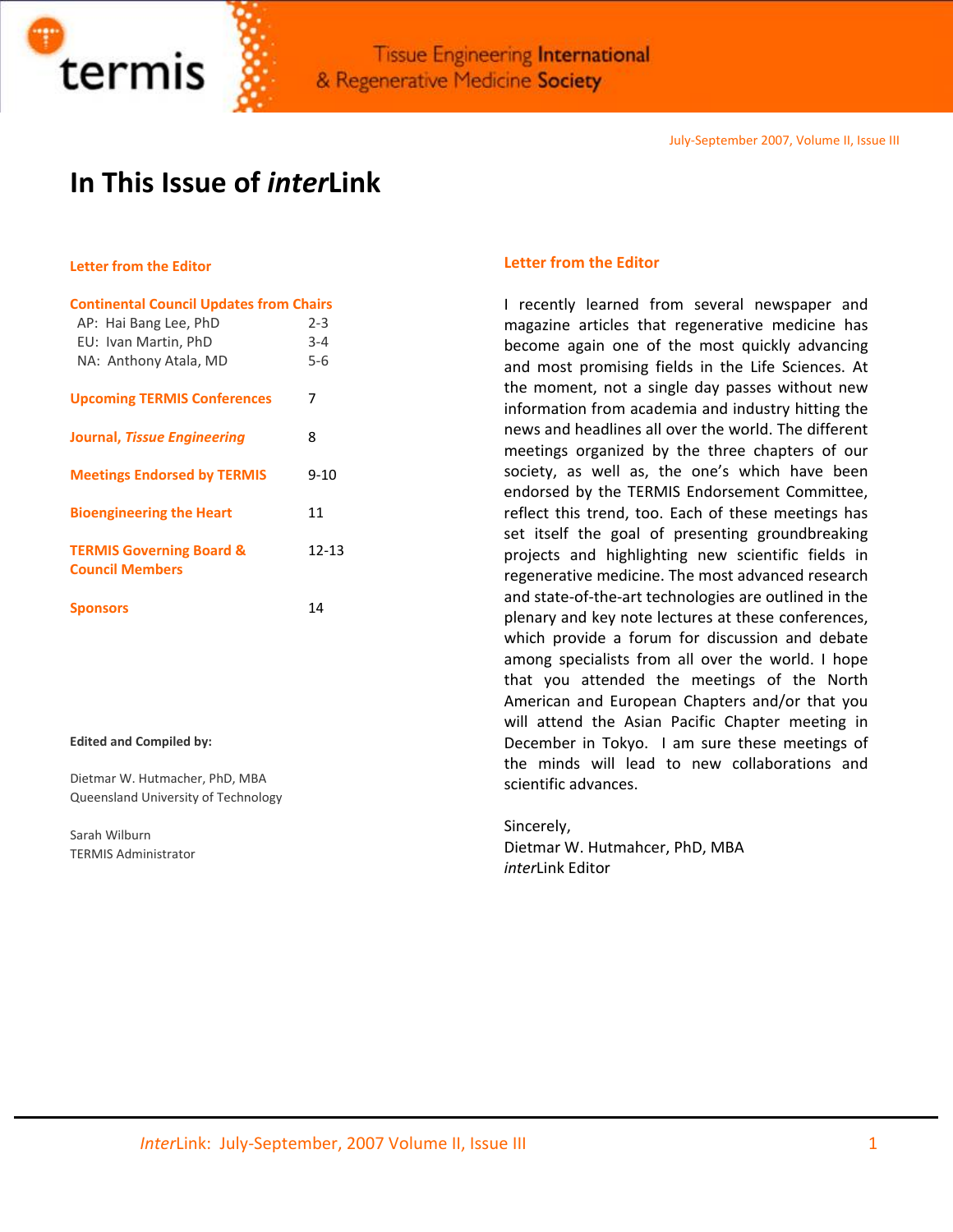

# **TERMIS‐AP News**

# **Hai Bang Lee, PhD ‐ Continental Chair**

# **Solicitation of proposals for the 2011 TERMIS‐AP Chapter Meeting**

The TERMIS‐AP Chapter Council would like to announce the solicitation of proposals for hosting the 2011 TERMIS‐AP Chapter meeting. If you are interested in hosting the 2011 TERMIS-AP Chapter meeting, please submit your request to Sarah Wilburn at swilburn@termis.org. You will be provided with a meeting host form that asks detailed questions about the meeting organizers, location/venue, program, and meeting financials. When proposals are submitted, they are reviewed by the respective chapter council and an official vote is conducted. 24HClick here to view details about hosting a TERMIS meeting.

**The deadline for submitting proposals is November 15, 2007.**

## **TERMIS‐AP 2007 Tokyo Meeting**

The organizers of the 2007 TERMIS‐AP meeting in Tokyo would like to announce the confirmed list of invited speakers:

Ian Wilmut (Roslin Institute, England)

Yi Lin Cao (Shanghai Second Medical University, People's Republic of China)

Jeffrey A. Hubbell (Ecole Polytechnique Fédérale de Lausanne, Switzerland)

Dietmar W. Hutmacher (National University of Singapore, Singapore)

Hai Bang Lee (Korea Research Institute of Chemical Technology, Republic of Korea)

Norio Nakatsuji (Institute for Frontier Medical Sciences Kyoto University, Japan)

Shinichi Nishikawa (RIKEN Center for Developmental Biology, Japan) Wolfram‐Hubertus Zimmermann (University Hospital Hamburg‐Eppendorf, Germany)

#### **REGISTRATIONS**

Registrations for the meeting will be accepted until October 26, 2007.

Please complete your registration by logging‐in to your Personal **Page.** If you have not yet registered your personal information, please first complete the required items on ID Application page in order to acquire your ID and Password.

Major credit cards are accepted. Upon receipt of your online registration information, a confirmation will be faxed or e-mailed to you after your payments is confirmed.

Please bring this confirmation slip with you and present it to the Registration Desk

#### **HOTEL RESERVATIONS**

Please complete your reservation by logging‐in to your Personal Page. \* If you have not yet registered your personal information, please first complete the required items on the ID Application page in order to acquire your ID and Password.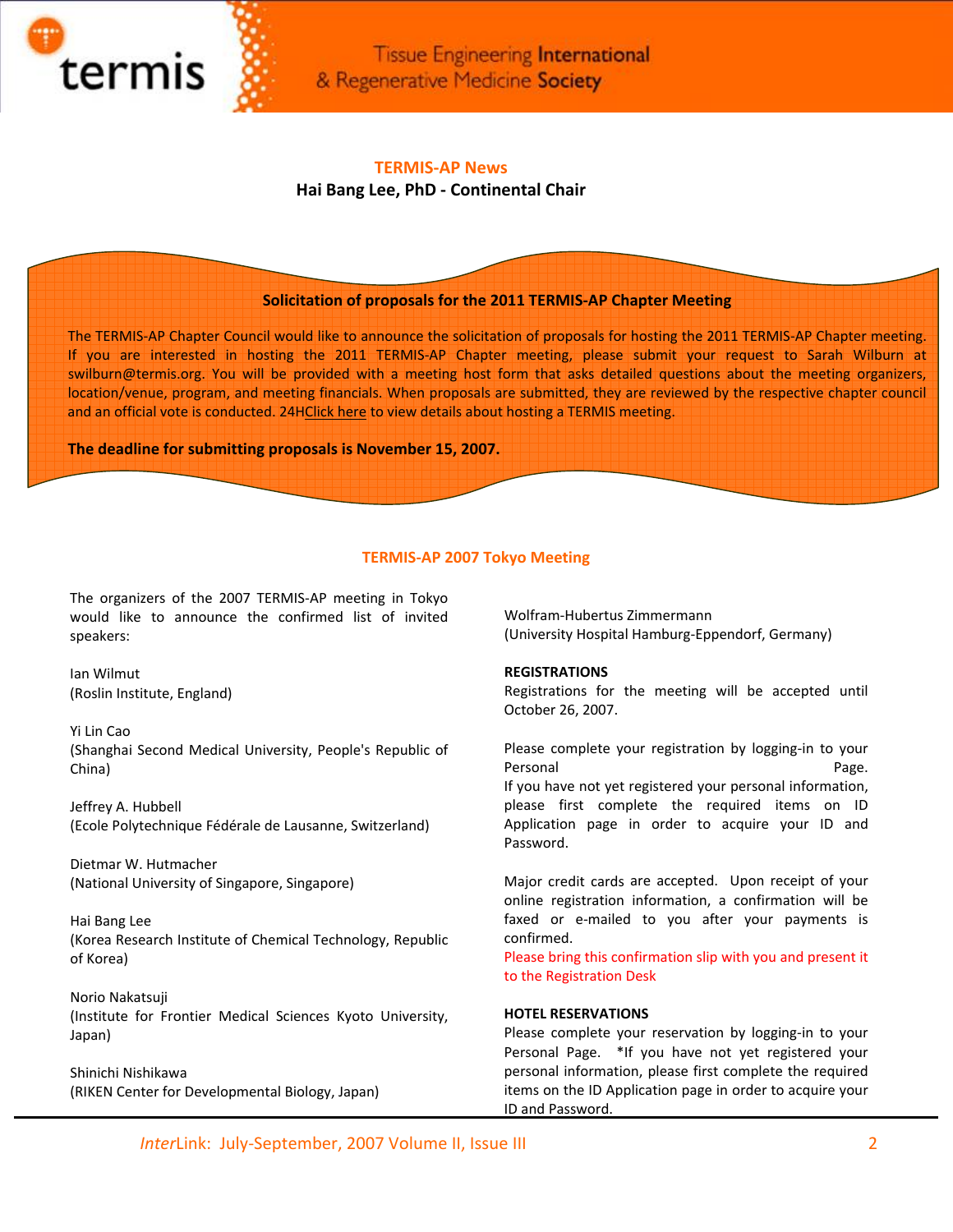

Major credit cards are accepted. In order to make your hotel reservation, a full deposit will be necessary.

A number of hotels are available for you to choose from. A complete list of instructions on hotel reservation procedure is available at

#### [https://www.crs](https://www.crs-pac.net/registrye/registrye.asp?wci=procedure&mode=2)‐

[pac.net/registrye/registrye.asp?wci=procedure&mode=2](https://www.crs-pac.net/registrye/registrye.asp?wci=procedure&mode=2)

#### CONFIRMATION

(Please note that reservations will also be closed when all the accommodations have become full.)

#### **CONTACT HOTEL RESERVATIONS**

JTB Business World Tokyo Corp., Toranomon Overseas Travel Office TERMIS‐AP 2007 Desk

Your reservation confirmation will be sent to you either by fax or e‐mail after receiving your on‐line reservation information and verifying your payment of deposit. Please bring this confirmation slip with you and present it to the reception desk upon checking-in.

The deadline for Reservations on this site is Noon 12:00 of November 16, 2007, Japan Standard Time (GMT+9)

# **TERMIS‐EU News**

**Ivan Martin, PhD – Continental Chair**

The TERMIS-EU Council would like to announce the solicitation of proposals to host the TERMIS-EU 2011 **Chapter Meeting and the 2012 World Congress that will be held in Europe.**

If you are interested in hosting the 2011 TERMIS‐EU Chapter meeting or 2012 World Congress, please submit your request to Sarah Wilburn at 22Hswilburn@termis.org. You will be provided with a meeting host form that asks detailed questions about the meeting organizers, location/venue, program, and meeting financials. When proposals are submitted, they are reviewed by the respective chapter council and an official vote is conducted. 23HClick here to view details about hosting a TERMIS meeting.

The deadline to submit your proposals to host the 2011 TERMIS-EU Chapter Meeting or the 2012 World Congress is 2 **November 2007.**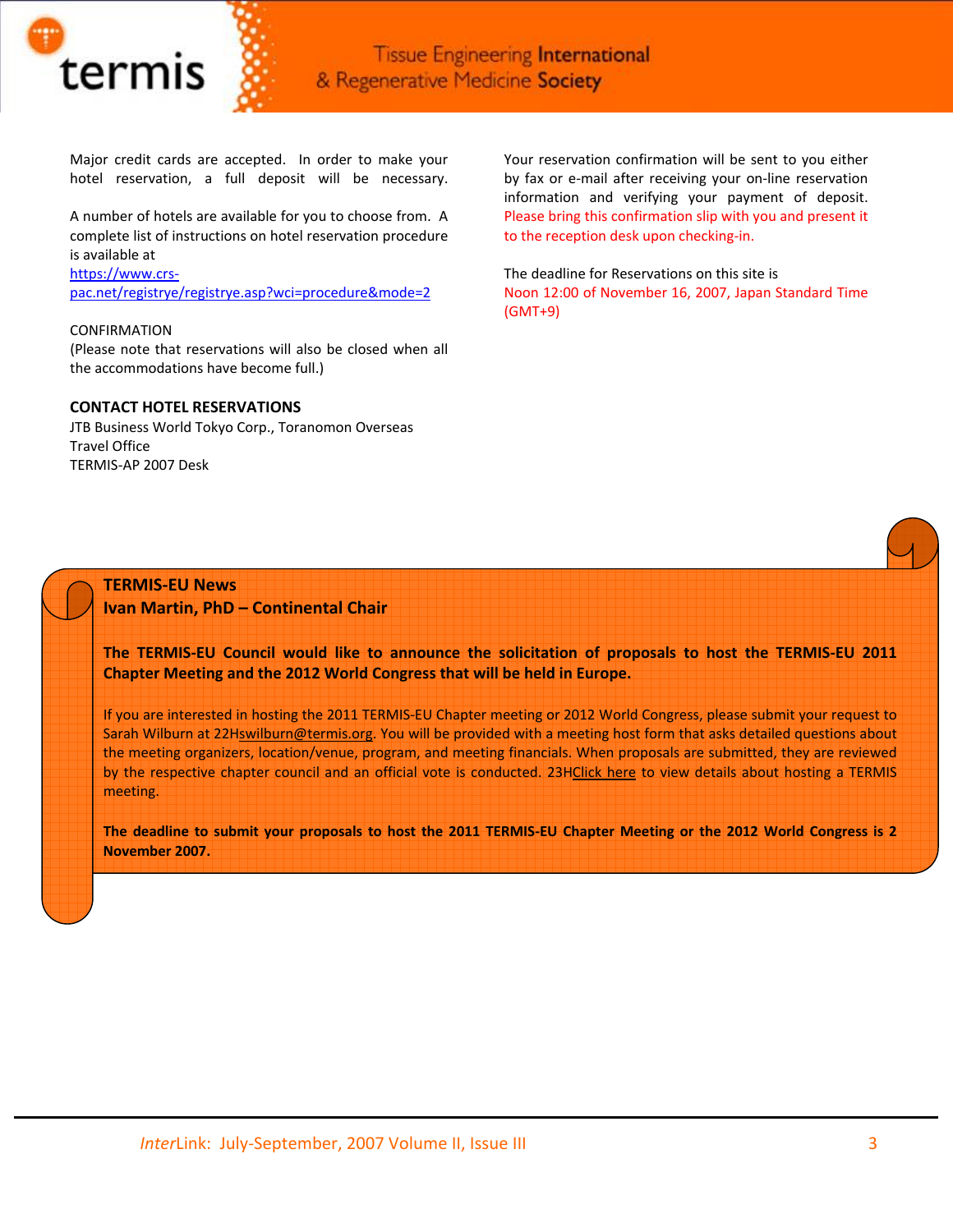

# **TERMIS‐EU SYIS Challenging Events: London Meeting**

The Tissue Engineering & Regenerative Medicine International Society ‐ Student and Young Investigator Section (TERMIS‐EU SYIS) was pleased to organize several events at the Annual EU Meeting (London, UK) held in September 2007. The series of activities organized in the conference envisioned at motivating young researchers through networking and interaction with other students as well as with experts in the field.

SYIS activities aimed to foster professional development by covering different topics from education to research and industry. To enhance the professional opportunities for the conference participants, the TERMIS‐EU SYIS promoted the following events:

*‐Project Proposal Competition for Students and Young Investigators, ‐Student Mentor Happy Hour (Sponsored by RegenTec),*  ‐*Scientific Session Co‐chairs*, ‐*Outstanding Student Contribution Awards (Sponsored by FEI)*, ‐*TERMIS‐EU Meeting Career Center, ‐SYIS Pub Walk.*

New synergies and future collaborations were established to improve the future actions of this young section of TERMIS‐ EU. The success achieved was only possible due to the participation of highly motivated students and young investigators, and to the kind contribution of sponsors.

To take advantage of future opportunities, TERMIS-EU SYIS invites you to visit our [webpage](http://www.termis.org/students.php) or to contact any of the SYIS representatives.

**Sponsors of the SYIS‐EU Activities at the TERMIS‐EU London Meeting**



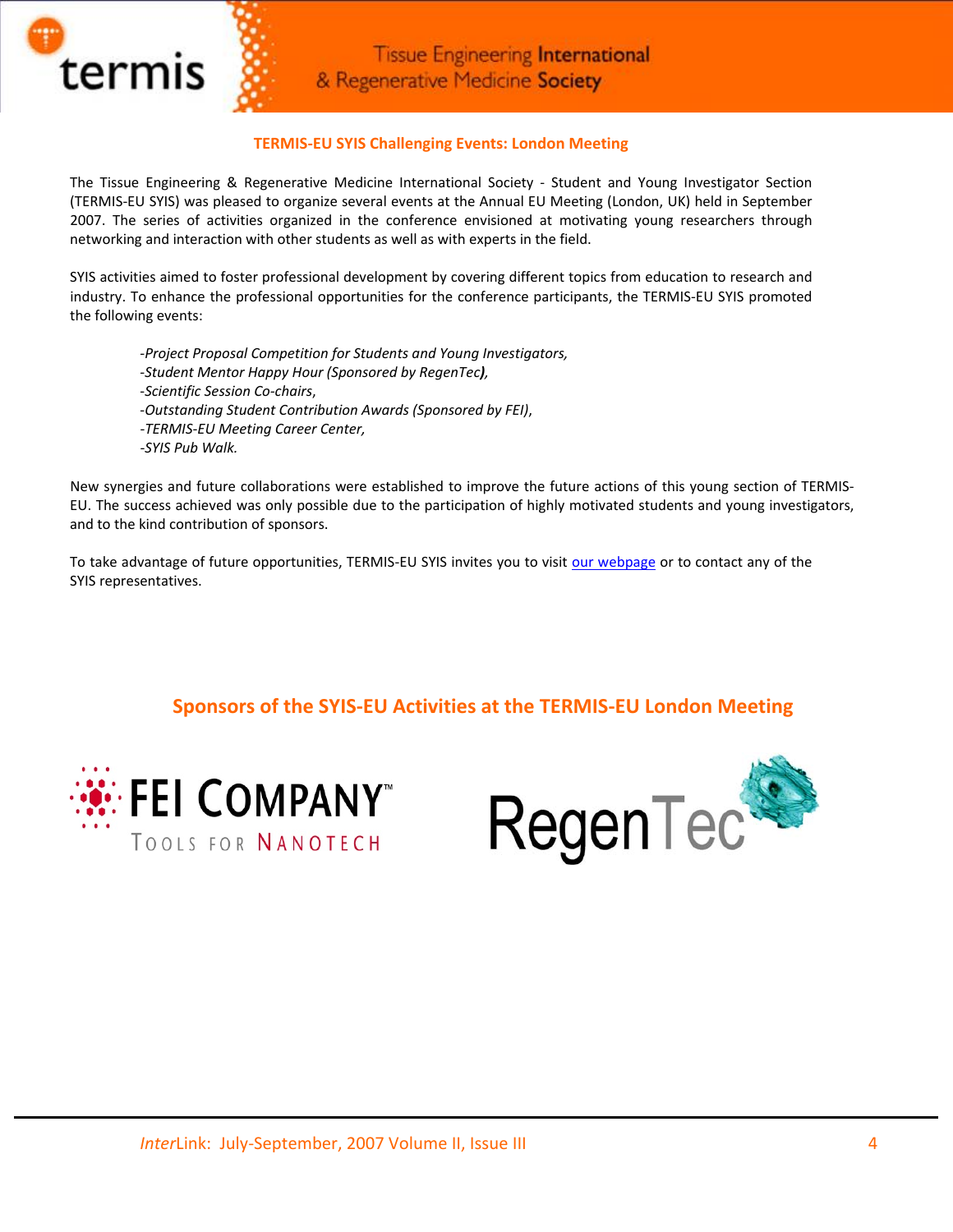

# **TERMIS‐NA News Anthony Atala, MD – Continental Chair**

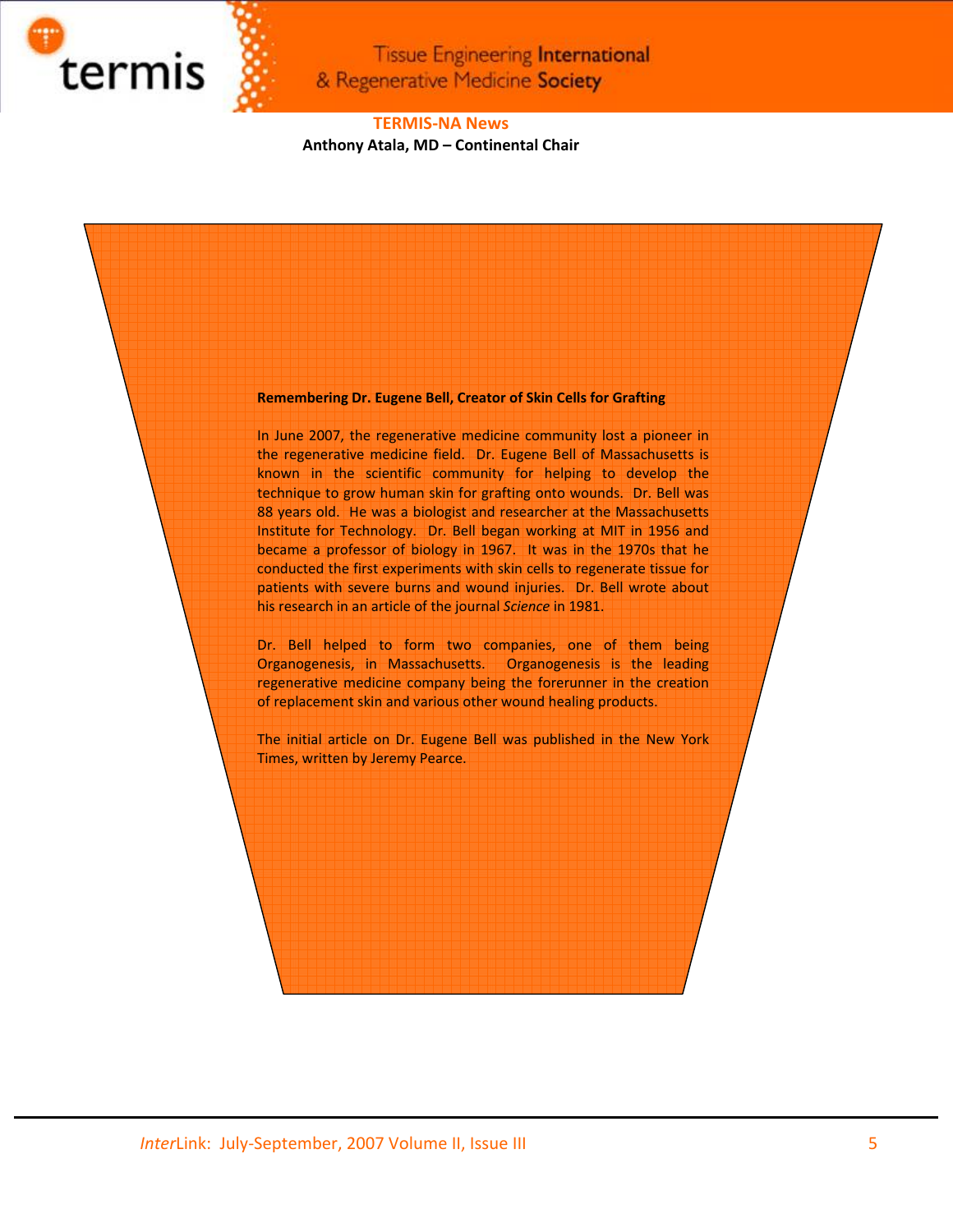

# **New SYIS‐NA Chair Elected**

Dear SYIS‐NA Members,

My time as SYIS‐NA Chair is drawing to a close. In a few months, I will be moving on to begin my career within the industry sector. I would like to thank everyone for their assistance in the development of the SYIS‐NA over the past two years. It has been an honor to work with such a talented group individuals.

Julie Steen, from Wake Forest University, will assume the position of the SYIS‐NA Chair. Julie received her B.S. in Biomedical Engineering from North Carolina State University where she graduated with honors. She is currently a Ph.D. candidate in the Department of Biomedical Engineering at Wake Forest University. A member of Dr. Anthony Atala's laboratory, her research interests include the use of decellularized scaffolds for meniscus tissue engineering.

I would like to say thank you to everyone for the opportunity to serve as your SYIS‐NA Chair and welcome Julie.

Sincerely, Tiffany Sellaro

# **SYIS Program in Toronto a Resounding Success**

TERMIS SYIS‐NA hosted a full slate of events geared toward students and young investigators this past June in Toronto. Our program included the very popular student‐meet‐mentor breakfast and a professional development workshop hosted by Dr. Scott Bruder of Johnson & Johnson. Dozens of students also ventured into Toronto's Discovery District to tour research labs in hospitals, the MaRS complex and the University of Toronto. These events in addition to two poster competitions, social receptions, and a visit to the Royal Ontario Museum all added up to a memorable congress.

The SYIS executive would like to thank the 35 student volunteers who kept the program running smoothly, the Program Chairs for their constant encouragement, and our sponsors; TERMIS, ARTEC, and NIH, for their generous financial support.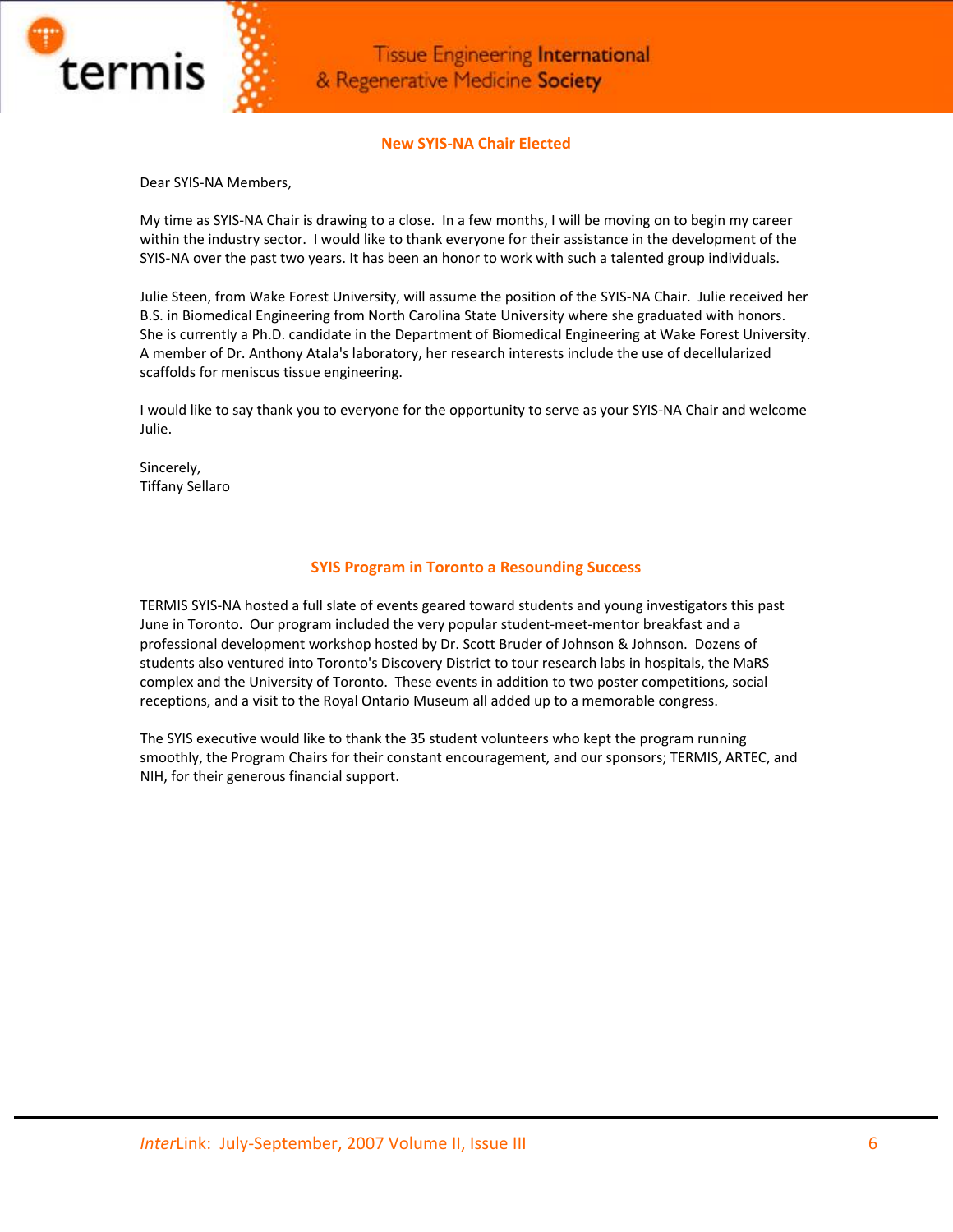

**Tissue Engineering International** & Regenerative Medicine Society

# **Upcoming TERMIS Conferences**

### **Visit [www.termis.org](http://www.termis.org/) for further information.**

# **2007**

**December 2007** TERMIS‐Asia‐Pacific: Tokyo, Japan Akasaka Prince Hotel Meeting Chair: Prof. Kazuo Tsubota December 3‐5, 2007 <http://www.pac.ne.jp/termis2007/>

# **2008**

**June 2008** TERMIS‐Europe: Porto, Portugal Porto Congress Center – Alfândega Meeting Chair: Rui Reis 23‐26 June 2008 [www.termis.org/eu2008](http://www.termis.org/eu2008)

#### **November 2008**

TERMIS‐Asia‐Pacific: Chinese, Taipei Taipei International Convention Center Meeting Chair: Prof. Ging‐Ho Hsiue November 7‐8, 2008

#### **December 2008**

TERMIS‐North America: San Diego, California Hyatt Regency La Jolla Meeting Chairs: Bill Tawil, Bob Sah and Anthony Ratcliffe December 6‐10, 2008

#### **2009**

**World Congress 2009** Daejon, South Korea

Meeting Chair: Shin Yong Moon August 31 – September 3, 2009

Organizing and Registration Office for 2nd TERMIS WC DAEJON will be officially opening on August 1, 1007 as below address:

> The Institute of Reproductive Medicine and Population, Medical Research Center, Seoul National University 199-1 Dongsoong-Dong, Chongno-Gu, College of Medicine, Annex Building, Seoul 110‐510, Korea [gskhang@chonbuk.ac.kr](mailto:gskhang@chonbuk.ac.kr)

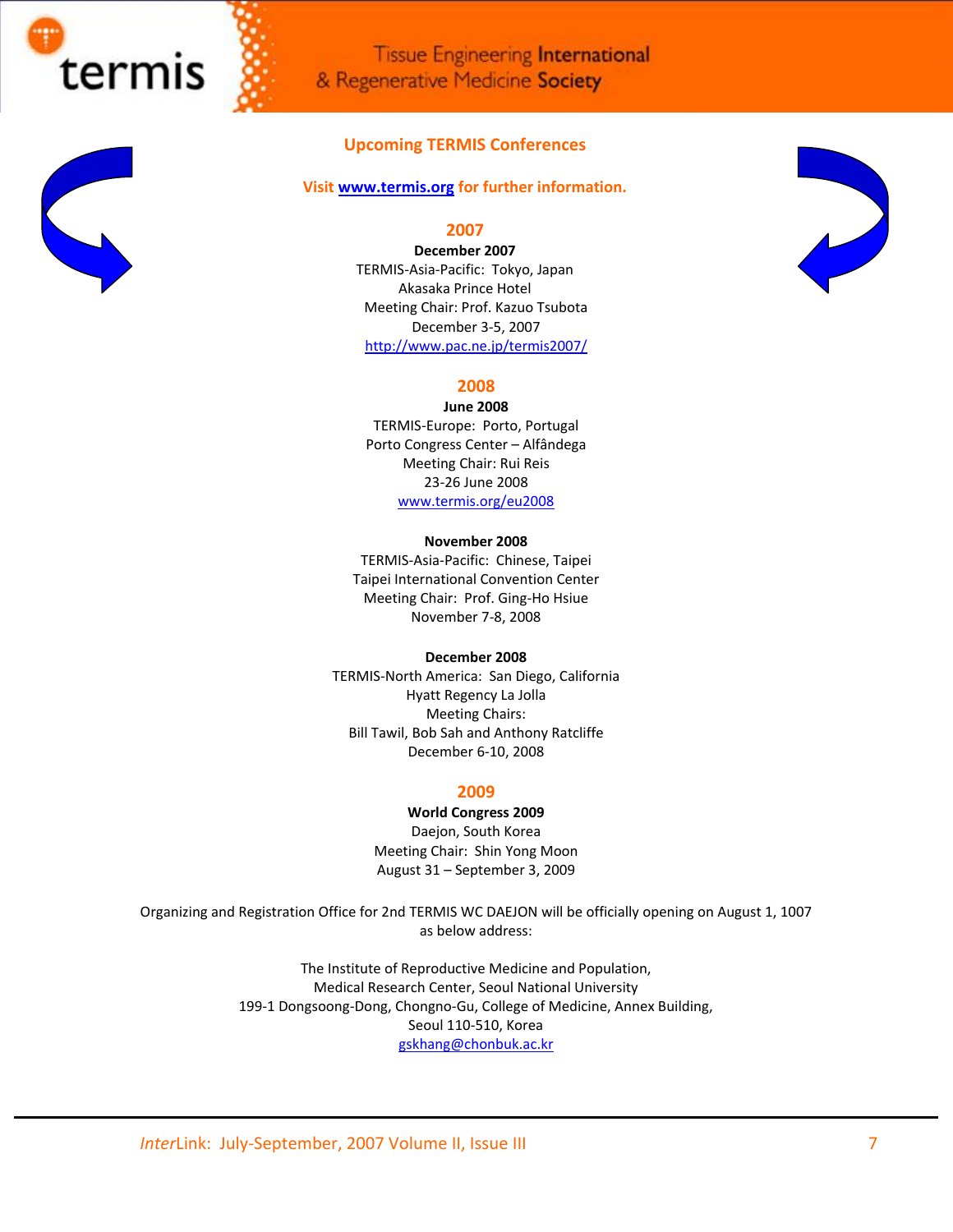

Mary Ann Liebert, Inc. & publishers

www.liebertpub.com

## **2008** *Tissue Engineering* **Subscription Rates**

Please note that in 2008 we will publish *Tissue Engineering* Part A (monthly), *Tissue Engineering* Part B ‐‐ Reviews (Quarterly), and *Tissue Engineering* Part C‐ Methods (Quarterly).

Listed below are the new 2008 discounted prices and the various options your members can select from.

*Tissue Engineering* (Part A) ‐12 monthly issues Print: \$93.00 US; \$140.00 Outside US Online Access: FREE

*Tissue Engineering* (part A, 12 issues) (part B‐Reviews, 4 issues) (part C‐Methods, 4 issues) Print: \$113 US; \$160 Outside US Online Access: FREE

*Tissue Engineering* (part B‐Reviews) only is \$50 for print and the online version is free.

*Tissue Engineering* (part C‐Methods) only is \$50 for print and the online version is free.

Special package that will include *Tissue Engineering* part A, part B, part C, as well as Cloning and Stem Cells, Stem Cells and Development and Rejuvenation Research will be: Online Only: \$350.00

## **Free Online Access to** *Tissue Engineering*

The online version of the journal, *Tissue Engineering*, the official journal of TERMIS, is now available for free to members only. The online journal can be accessed 24 hours a day, 7 days a week by logging on to the online journal website, [http://www.termis.org/journal.php.](http://www.termis.org/journal.php)

All members of TERMIS have been issued a username and password to access the online version of the journal. If you are experiencing problems logging on to view the online journal or have any questions, please contact Sarah Wilburn either by email at [swilburn@termis.org](mailto:swilburn@termis.org) or by phone at +1 (410) 931‐7838.

## **Encourage Your Institution to Subscribe to the journal,** *Tissue Engineering*

If your institution does not currently subscribe to the journal, *Tissue Engineering*, we ask that you please complete the library recommendation form and fax to your institution's librarian encouraging them to subscribe to the journal today. (A copy of the librarian recommendation form can be found at <http://www.termis.org/docs/libraryRecommendForm.doc>) Your institution's library can benefit in subscribing to *Tissue Engineering* by providing a publications outlet for yourself and other colleagues within the field of tissue engineering keeping you up‐to‐date with the latest papers and research. The journal now offers an online version, which offers convenience and ease of accessibility.

Please take a moment to complete the form and fax to your librarian today!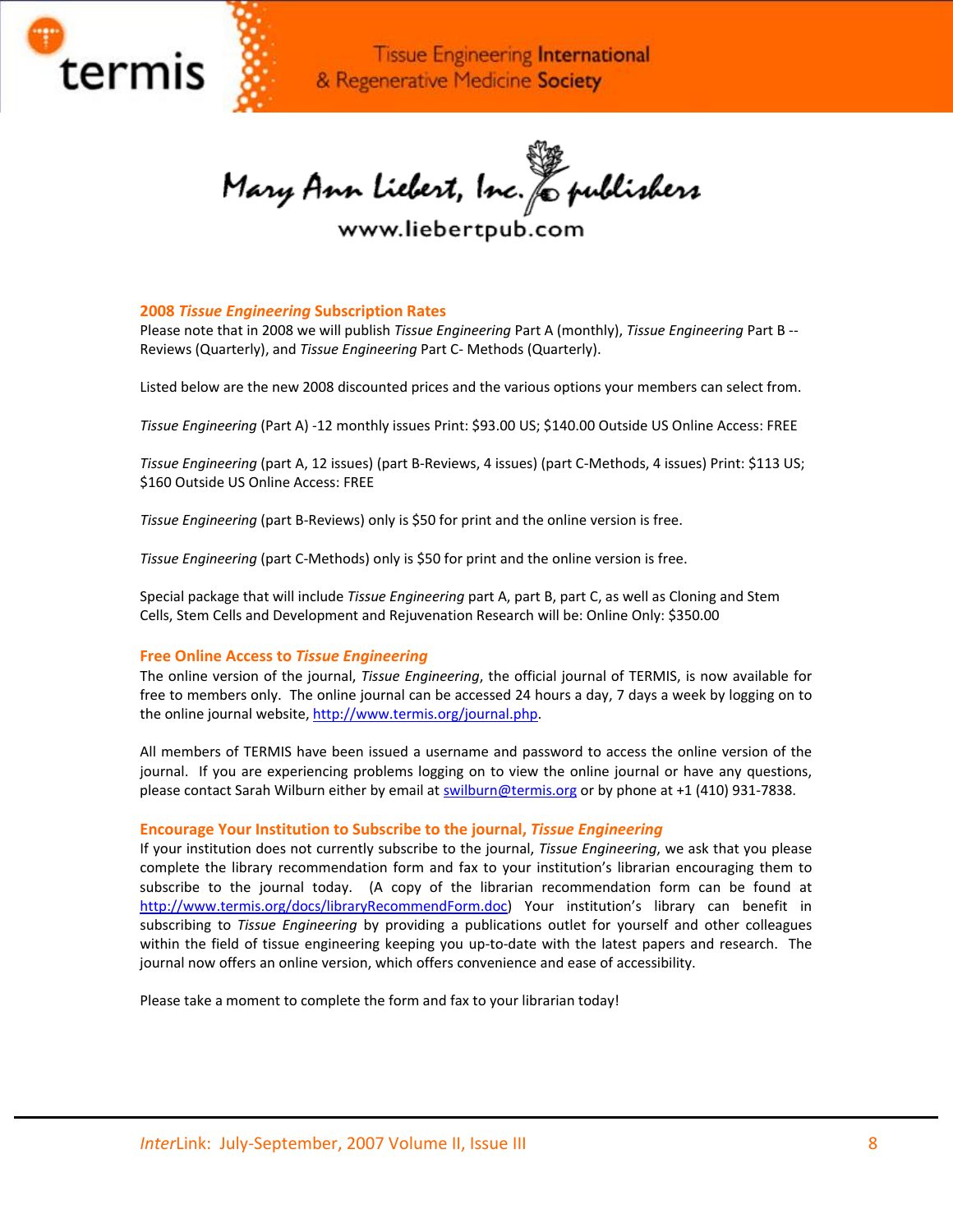

# **Meetings Endorsed by TERMIS**

#### **September 2007**

• ICRS [2007](http://www.cartilage.org/index.php?pid=34) Conference dates: September 29‐October 2, 2007 Location: Warsaw, Poland

#### **October 2007**

• 3rd World Congress on [Regenerative](http://www.regmed.org/) Medicine Conference Dates: October 17‐19, 2007 Location: Leipzig, Germany Themes: Translation of Regenerative Technologies and Personalized Regenerative Medicine



#### **November 2007**

• 5th Annual Commercial Translation for [Regenerative](http://www.melifesciences.com/event.asp?recID=12955) Medicine Conference Dates: 15th and 16th November 2007 Meeting Chair: Chris Mason, Professor Regenerative Medicine Bioprocessing Group, Department of Biochemical Engineering, University College London For further information, please contact: Julia Murphrey, Conference Producer, marcus evans Prague Tel: +420 234 702 320 Email: juliam@marcusevanscz.com [AgendaRegenMed.pdf](http://www.termis.org/docs/AgendaRegenMed.pdf)

#### **December 2007**

- 2nd [International](http://www.icombt.elsevier.com/) Conference on Mechanics of Biomaterials & Tissues Conference Dates: December 9‐13, 2007 Location: Lihue ‐ Kau'i, Hawaii Organizers: Elsevier in association with Engineering Fracture Mechanics and International Journal of Fatigue Call for Papers Abstract Deadline: April 27, 2007
- International Conference on Cellular and Molecular [Bioengineering](http://www.ntu.edu.sg/iccmb.home.htm) Conference date: December 10‐12, 2007 Location: Singapore Organized by the Nanyang Technological University
- FDA Public Workshop on In Vitro Analyses of [Cell/Scaffold](http://www.fda.gov/cber/meetings/invitro120607.htm) Products Date and Time: December 6, 2007 from 8:30am‐5:00pm December 7, 2007 from 8:30am‐4:00pm Location: National Transportation and Safety Board (NTSB), 490 L'Enfant Plaza East, SW Washington, DC 20594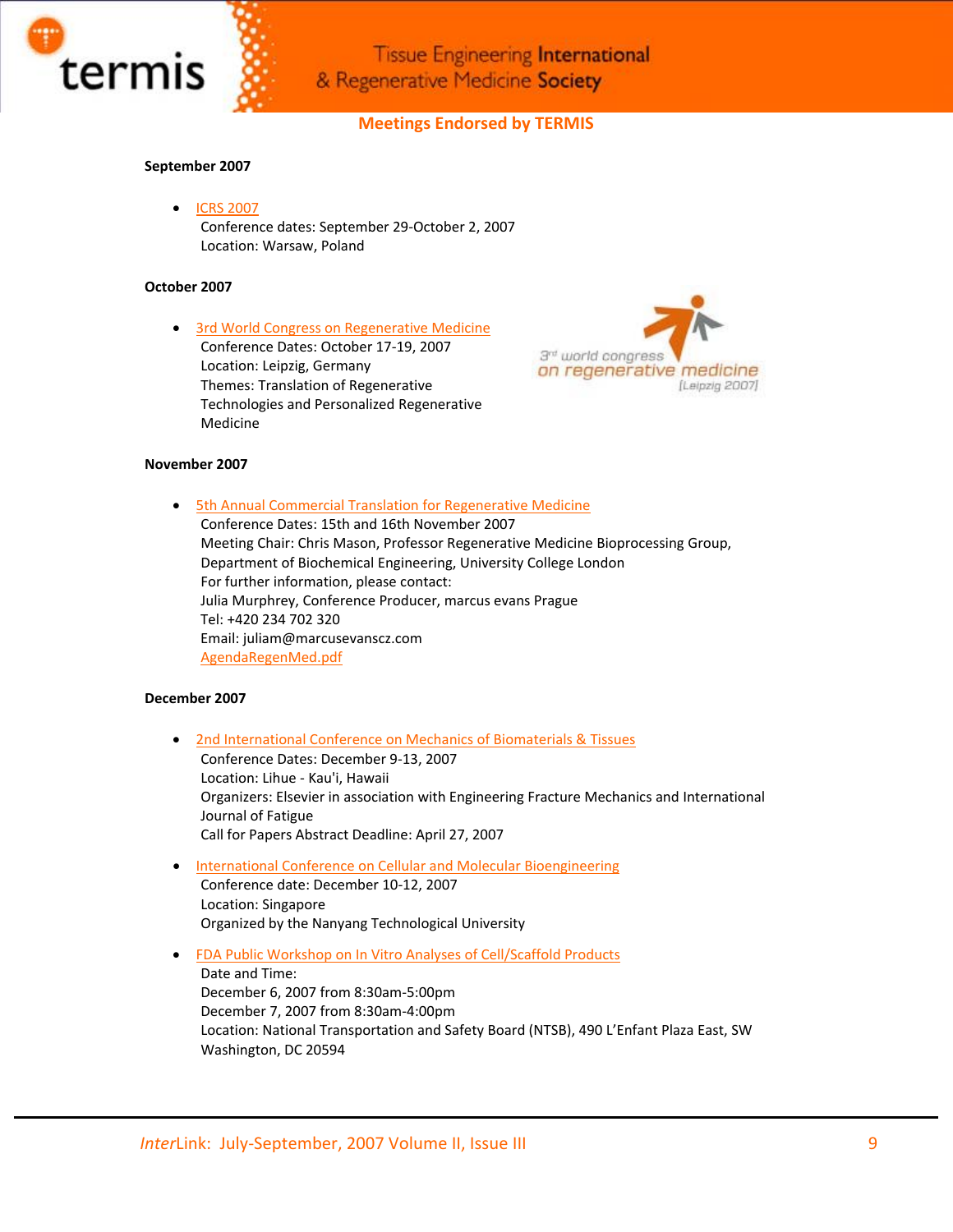

# **February 2008**

• Biologic Scaffolds for [Regenerative](http://www.mcgowan.pitt.edu/Biologics-Symposium) Medicine: Fifth Symposium Conference Dates: February 15th and 16th, 2008 Conference Location: Pointe Hilton Tapatio Cliffs Resort, Phoenix, AZ Deadline for Abstracts: October 15, 2007 For additional information or questions, please email: biologics\_symposium@upmc.edu Call for [Abstracts](http://www.termis.org/docs/BiologicScaffoldsForRegenerativeMedicine_CallForAbstracts.pdf)

## **March 2008**

- Hilton Head [Workshop](http://www.hiltonhead.gatech.edu/) Conference Dates: March 12‐16, 2008 Conference Location: Hilton Head Island, South Carolina
- [PharmaMedDevice](http://www.pharmameddevice.com/) 2008 Conference Dates: March 26‐28, 2008 Conference Location: Philadelphia, Pennsylvania

#### **May 2008**

• 8th World [Biomaterials](http://www.wbc2008.com/) Congress Meeting Dates: May 28 through June 1 Conference Location: RAI Conference Centre in Amsterdam, The Netherlands. Please contact info.wbc2008@ics‐online.nl for further details.

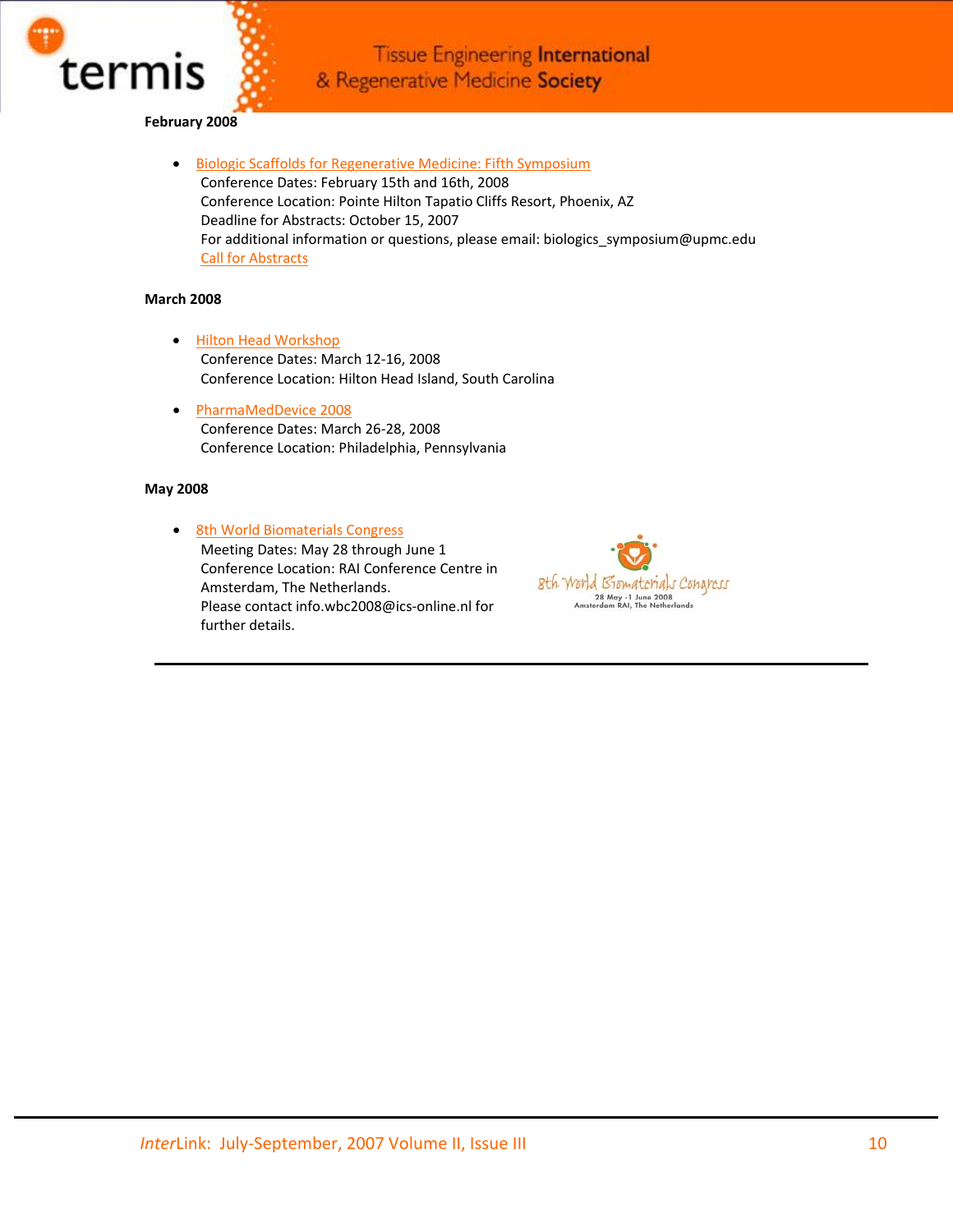

# **Recommended Journal**

*[Bioengineering](http://www.termis.org/docs/BioengineeringTheHeartAugust2007Print2PageFlyer.pdf) the Heart* **Bioengineering the heart**

**Organised and edited by Sir Magdi Yacoub and Robert Nerem**

**Published August 2007**

## **Special offer price: £47.50/US\$90 (usual price: £59.50/US\$110)**

Cardiovascular disease continues to be a major cause of death and suffering in the developed and developing countries. Damage to essential components of the heart muscle, valves or vessels supplying the heart is responsible for a major part of this disease load. This can only be treated by replacement using mechanical or biological substitutes including transplantation. The marked shortage of donor organs and the fact that mechanical substitutes are no match for living heart components necessitates the search for new strategies.

Tissue engineering the heart or some of its components is a growing branch of science and medicine stimulated by the massive clinical need, commercial interest and scientific

curiosity. Achieving such an ambitious goal requires coordinated efforts of clinicians, biologists, chemists, physicists and engineers, coupled with imaginative thinking. In this issue of *Philosophical Transactions B*, contributions from a group of experts representing the above specialists as well as developmental biologists to describe how the heart was formed in the foetus and how it can be tissue engineered. This issue should be useful to a very wide audience.

Subscribers to *Philosophical Transactions of the Royal Society B: Biological Sciences* can access the full content online at: **publishing.royalsoc.ac.uk/tissue‐engineering** Non‐subscribers can purchase the print issue at the specially reduced price shown above.

To place an order at the discounted price, please send payment by cheque (made payable to Portland Customer Services) or by Visa or MasterCard (quoting reference **TB 1484)** to:

Portland Customer Services, Commerce Way, Colchester CO2 8HP, UK **Tel:** +44 (0)1206 796351 **Email:** sales@portland‐ services.com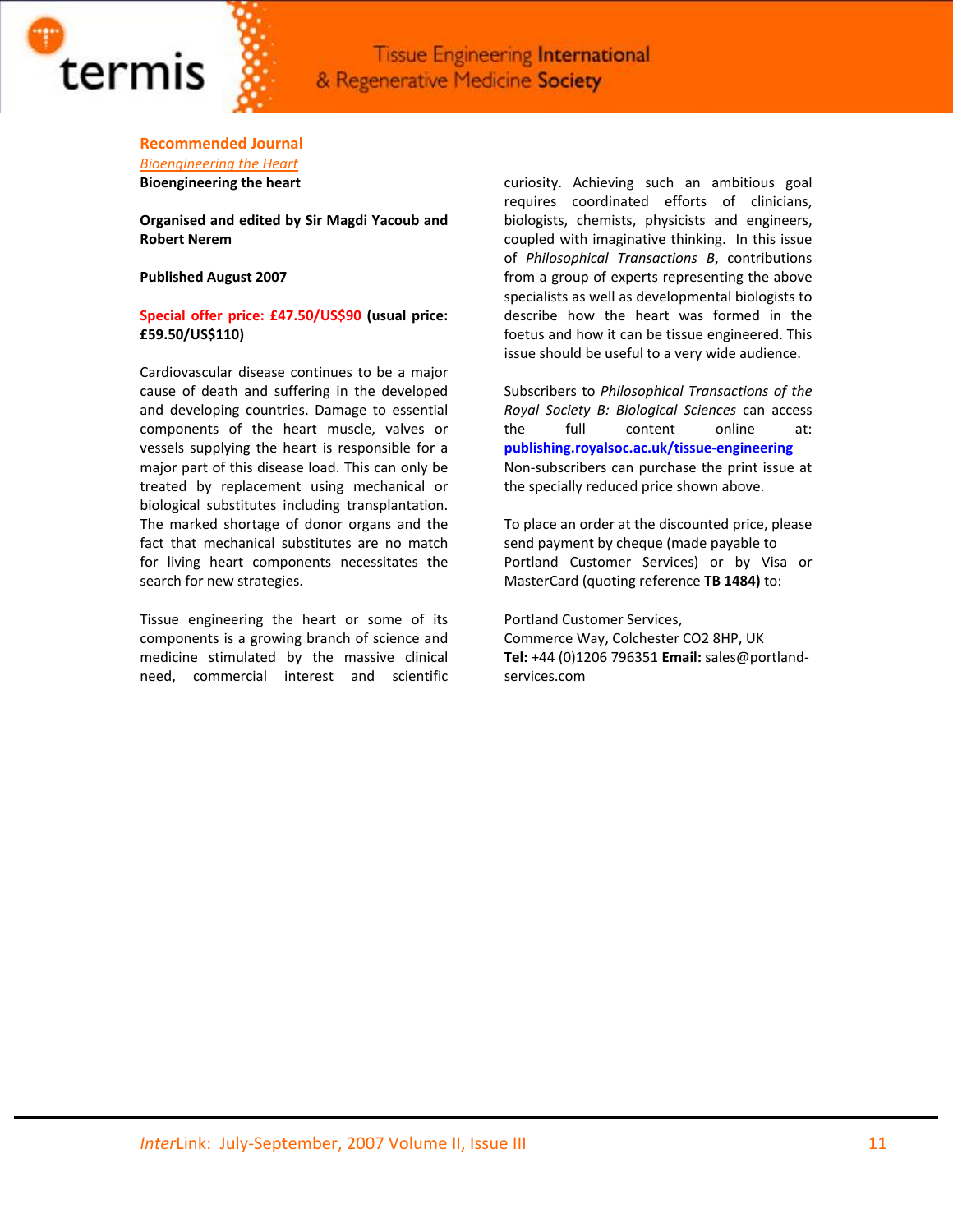![](_page_11_Picture_0.jpeg)

## **TERMIS Governing Board**

**President**

Alan J. Russell, PhD McGowan Institute for Regenerative Medicine University of Pittsburgh, PTEI, USA

> **President‐Elect** Jöns Hilborn, PhD Uppsala University, Sweden

**Treasurer** Nicholas Rhodes, PhD University of Liverpool, United Kingdom

#### **Secretary**

David Smith, JD Of Counsel, Pepper Hamilton, LLP Founder & Principal, Teregenics, LLC, USA

**World Congress Chair** Shin‐Yong Moon, MD Seoul National University Hospital, Korea

**Special Congress Chair** Yilin Cao, MD, PhD Shanghai Second Medical University Shanghai 9th People's Hospital, P.R. China

## **Continental Chairs**

Asia‐Pacific: Hai Bang Lee, PhD Korean Research Institute of Chemical Technology (KRICT) Korea (South)

Europe: Ivan Martin, PhD University Hospital Basel, Switzerland

North America: Anthony Atala, MD Wake Forest University Health Sciences, USA

**Continental Chairs‐Elect** Asia‐Pacific: Teruo Okano, PhD Tokyo Women's University, Japan

Europe: David Williams, PhD University of Liverpool, United Kingdom

> North America: Antonios Mikos, PhD Rice University, USA

**Members‐At‐Large** Asia‐Pacific: Yasuhiko Tabata, PhD, D.Med.Sci, D.Pharm Kyoto University, Japan Europe: James Kirkpatrick, MD, PhD, DSc, FRCPath, FBSE Johannes Gutenberg University, Germany

> North America: Stephen Badylak, DVM, MD, PhD University of Pittsburgh, USA

Emerging Countries: Mona K. Marei, PhD Alexandria University, Egypt

Globally: Jeffrey Hubbell, BS, PhD Swiss Federal Institute of Technology Lausanne (EPFL) Switzerland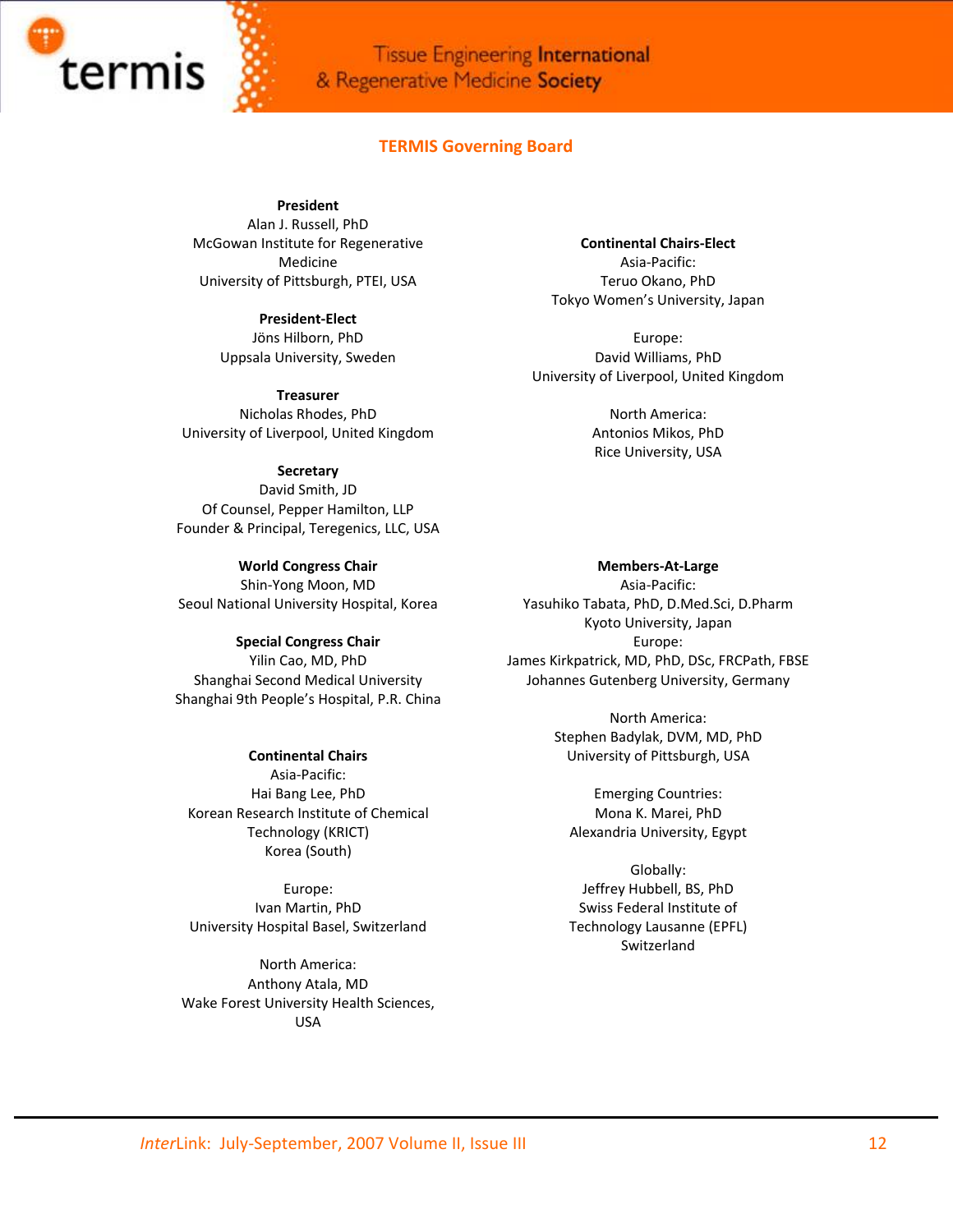![](_page_12_Picture_0.jpeg)

# **TERMIS Continental Chapter Councils**

## **Asia‐Pacific:**

Ahnon Bunyaratvej, PhD Yilin Cao, MD, PhD Ging‐Ho Hsiue, PhD Dietmar W. Hutmacher, PhD, MBA Ruszymah Idrus, MD, PhD Gilson Khang, PhD Il‐Woo Lee, PhD Wei Liu, PhD Geoff McKeller, VMO, OMFS Shin‐Yong Moon, MD Sambit Sahoo, MBBS, MMST Chandra P. Sharma, PhD Minoru Ueda, DDS, PhD Shen‐Guo Wang, PhD Masayuki Yamato, PhD Xingdong Zhang, FBSE

#### **Europe:**

Catarina Alves, BSc Agustinus Bader, PhD Yann Barrandon, MD, PhD Aldo Boccaccini, MSc, PhD Robert Brown, PhD Ranieri Cancedda, MD Peter Frey, MD, BSc Timothy Hardingham, PhD, DSc Ulrich Nöth, MD Rui Reis, CEng, PhD Michael Sittinger, PhD G. Björn Stark, MD Clemens van Blitterswijk, PhD Gerjo van Osch, PhD

#### **North America:**

Kristi Anseth, PhD Tim Bertram, DVM, PhD Barbara Boyan, PhD Patrick Cantini Ann Gleeson Steven Goldstein, PhD Clemente Ibarra, MD David Mooney, BS, PhD Robert Nerem, PhD Laura Niklason, MD, PhD Buddy Ratner, PhD Tiffany Sellaro, MS Bill Tawil, PhD Mark Van Dyke, PhD William Wagner, PhD Kim Woodhouse, PhD